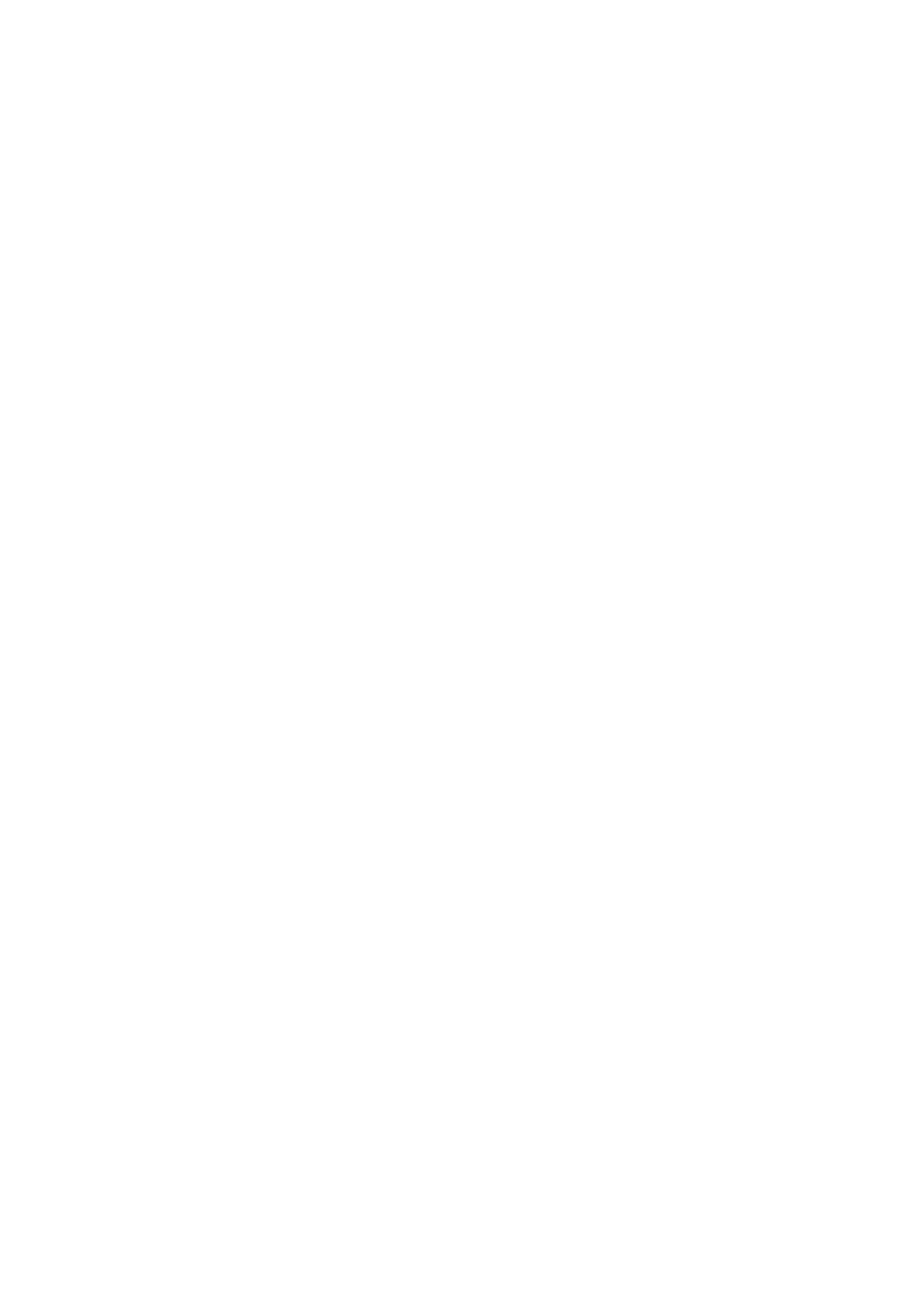# DEPARTMENT OF TRADE AND INDUSTRY DEPARTEMENT VAN HANDEL EN NYWERHEID

No. R. 1216

23 December 2005

### STANDARDS ACT, 1993

## COMPULSORY SPECIFICATION FOR REPLACEMENT ELASTOMERIC CUPS AND SEALS FOR HYDRAULIC BRAKE ACTUATING CYLINDERS FOR USE IN MOTOR VEHICLES USING NON-PETROLEUM BASE HYDRAULIC BRAKE FLUID (SERVICE TEMPERATURE 70°C TO 150° Max.)

I, Mandisi Mpahlwa, Minister of Trade and Industry, hereby under Section  $22(1)(a)(i)$ of the Standards Act, 1993 (Act No. 29 of 1993), and on the recommendation of the Council of the South African Bureau of Standards, declare the specification contained in the Schedule to be a compulsory specification for Replacement Elastomeric Cups and Seals for Hydraulic Brake Actuating Cylinders for use in Motor Vehicles using Non-Petroleum Base Hydraulic Brake Fluid with effect from the date two (2) months after publication of this notice.

M Mpahlwa Minister of Trade and Industry